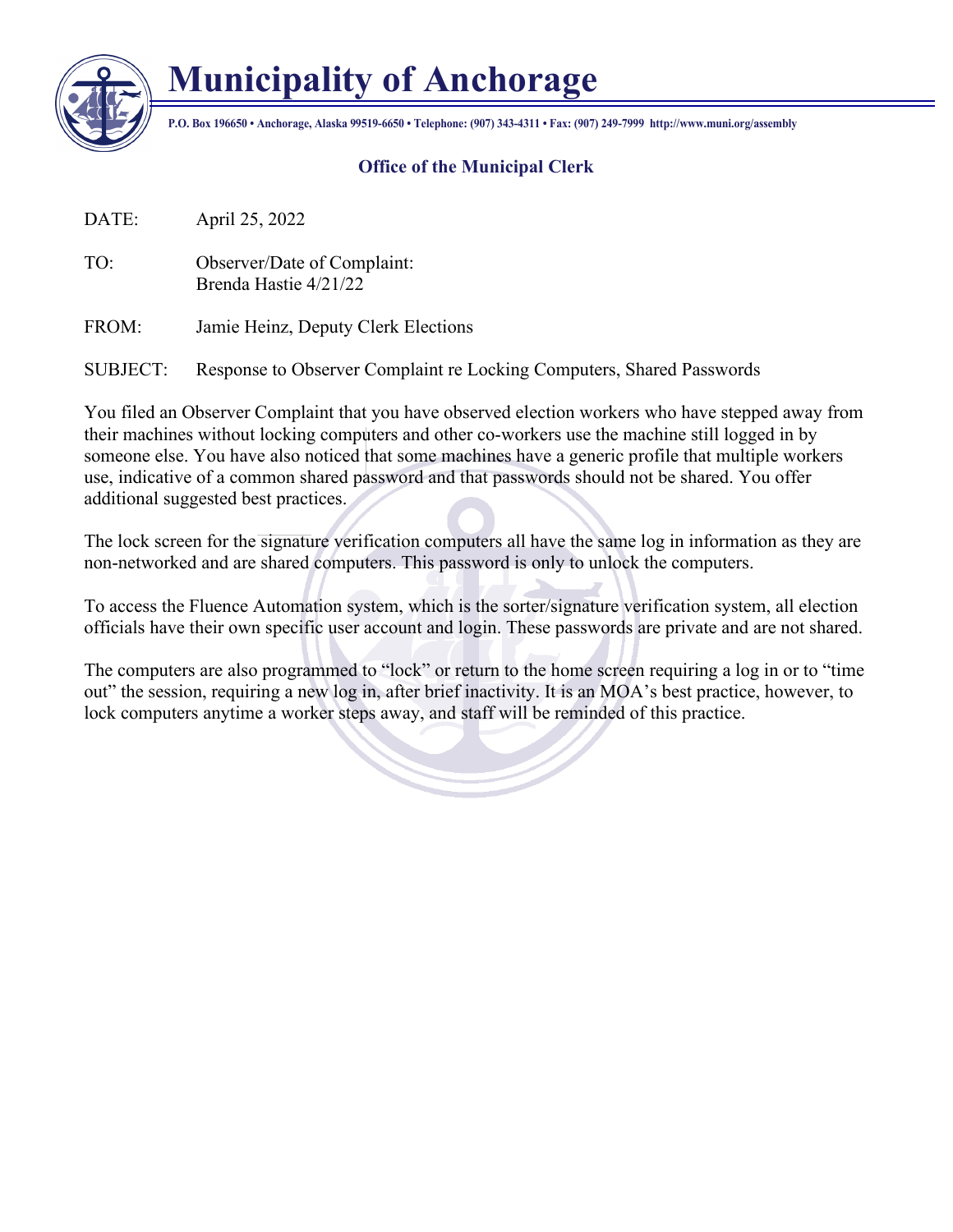

## Municipality of Anchorage April 5, 2022 Regular Municipal Election **Complaint Form**

| OBSERVER INFORMATION | Date<br>Brenda Hastie                                |
|----------------------|------------------------------------------------------|
|                      | <b>Printed Name Of Observer</b>                      |
|                      | Liz Vazquez                                          |
|                      | Name Of Candidate Or Organization/Group Representing |

SPECIFIC INFORMATION REGARDING COMPLAINT, INCLUDING ELECTION OFFICIAL NAME, IF APPLICABLE:

COMPLAINT

Please refer to the attached page for specific information regarding this complaint.

SIGNATURES Signature of Observer Date Submitted Signature of Municipal Clerk or Designee Date Received

Page 1 of 2